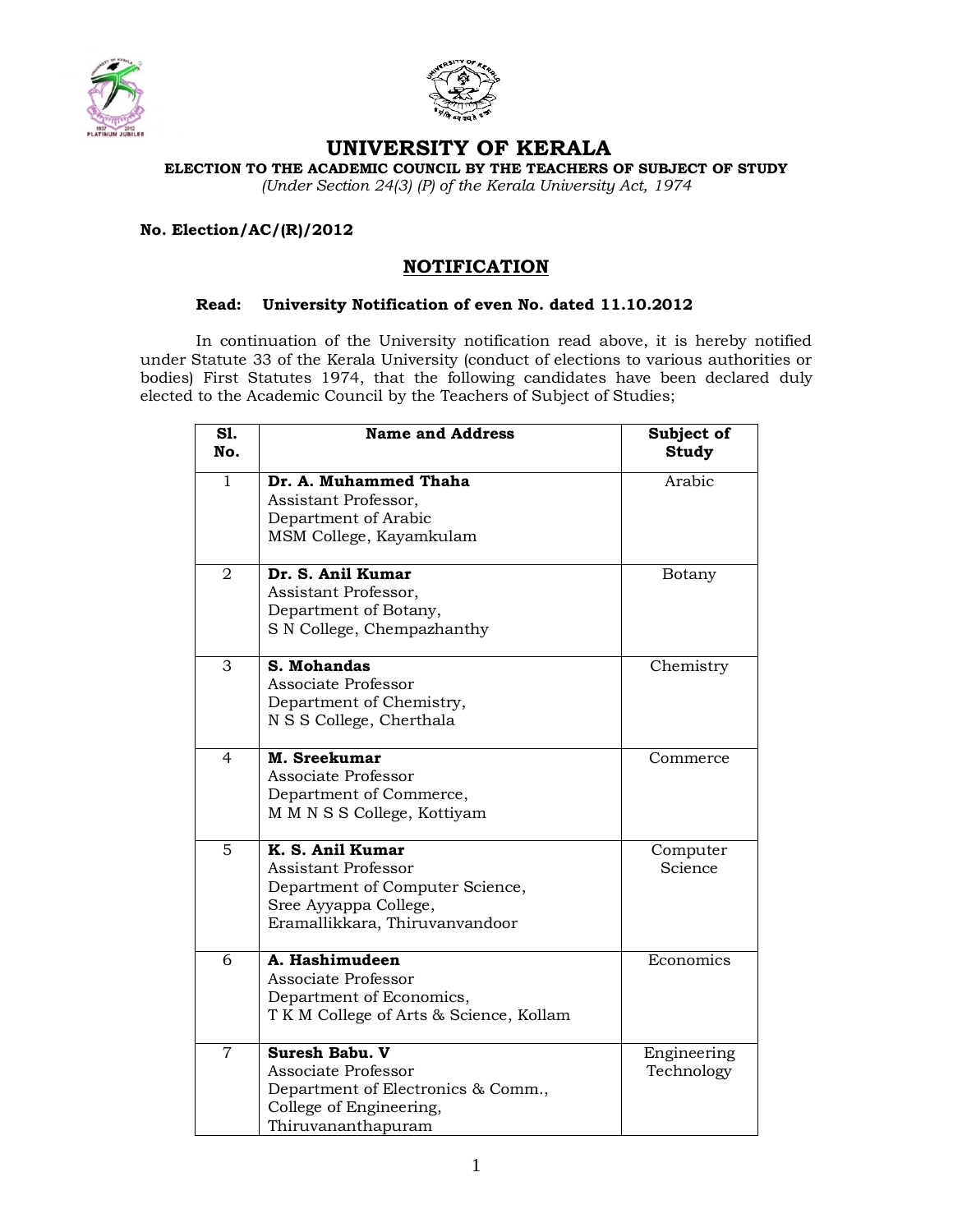| 8  | R. Prem Kumar                          | English    |
|----|----------------------------------------|------------|
|    | Associate Professor                    |            |
|    | Department of English,                 |            |
|    | Sree Narayana College, Kollam          |            |
| 9  | Hema, S. Menon                         | Geography  |
|    | <b>Assistant Professor</b>             |            |
|    | Department of Geography,               |            |
|    | University College, Thiruvananthapuram |            |
|    |                                        |            |
| 10 | Dr. M. S. Vinayachandran               | Hindi      |
|    | Associate Professor                    |            |
|    | Department of Hindi,                   |            |
|    | University College,                    |            |
|    | Thiruvananthapuram                     |            |
| 11 | Anil Kumar. G                          | Law        |
|    | Associate Professor,                   |            |
|    | Kerala Law Academy Law College,        |            |
|    | Thiruvananthapuram                     |            |
| 12 | Dr. P. Padmakumar                      | Malayalam  |
|    | Associate Professor                    |            |
|    | Department of Malayalam,               |            |
|    | MSM College, Kayamkulam                |            |
| 13 | Dr. K. Jayakumar                       | Physical   |
|    | Associate Professor                    | Education  |
|    | Department of Physical Education,      |            |
|    | VTM NSS College, Dhanuvachapuram,      |            |
|    | Thiruvananthapuram                     |            |
| 14 | Dr. V. Unnikrishnan Nair               | Physics    |
|    | <b>Assistant Professor</b>             |            |
|    | Department of Physics,                 |            |
|    | Government College, Kariavattom,       |            |
|    | Thiruvananthapuram                     |            |
| 15 | Dr. T. Rajan                           | Political  |
|    | Associate Professor                    | Science    |
|    | Department of Political Science,       |            |
|    | University College,                    |            |
|    | Thiruvananthapuram                     |            |
| 16 | Aboobakkar T.V. P                      | Psychology |
|    | Associate Professor                    |            |
|    | Department of Psychology,              |            |
|    | Government College for Women,          |            |
|    | Thiruvananthapuram                     |            |
| 17 | Dr. Rajeev. K. B                       | Sanskrit   |
|    | <b>Assistant Professor</b>             |            |
|    | Department of Jyothisha,               |            |
|    | Government Sanskrit College,           |            |
|    | Thiruvananthapuram                     |            |
|    |                                        |            |
|    |                                        |            |